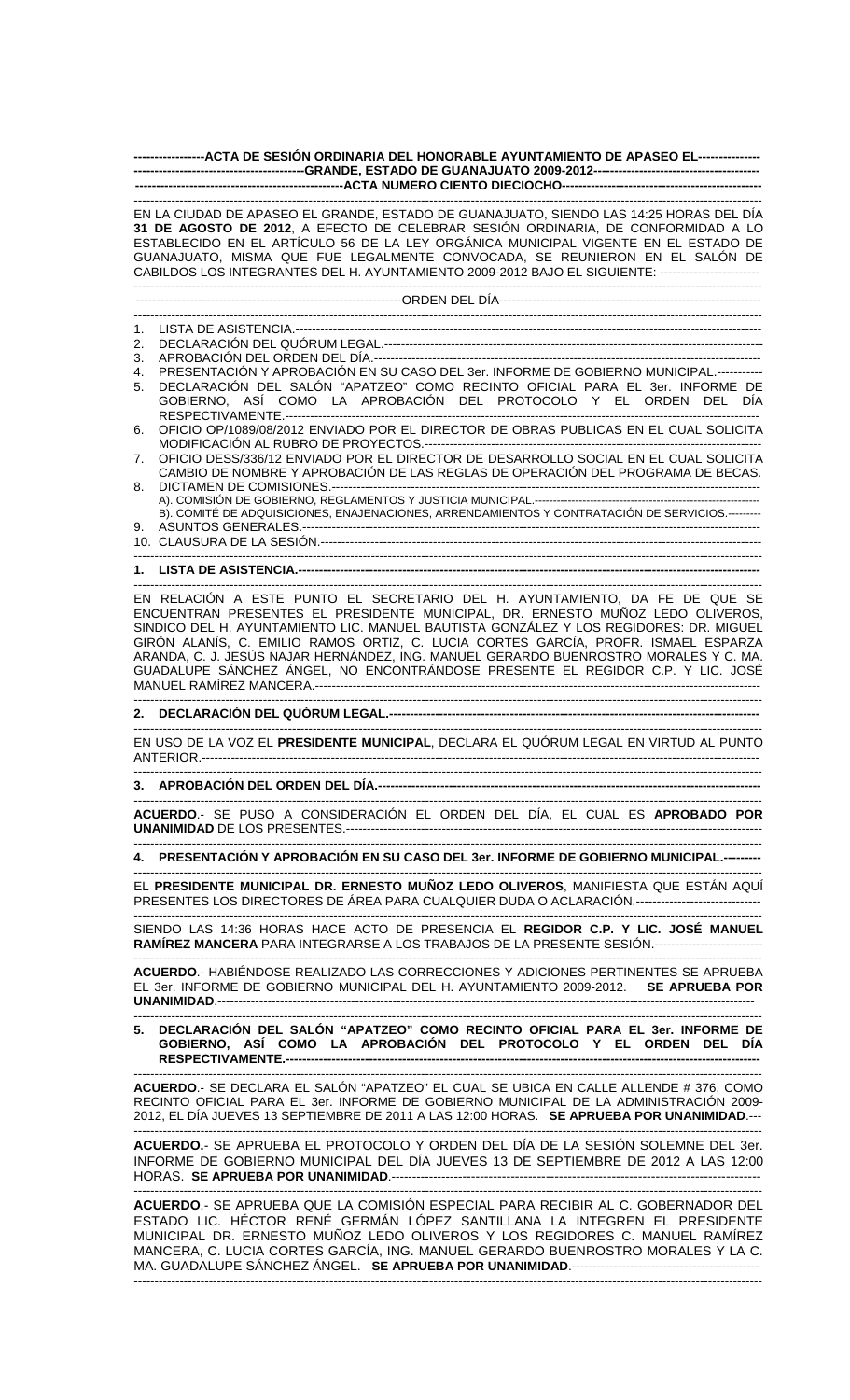**6. OFICIO OP/1089/08/2012 ENVIADO POR EL DIRECTOR DE OBRAS PUBLICAS EN EL CUAL SOLICITA MODIFICACIÓN AL RUBRO DE PROYECTOS.--------------------------------------------------------------------------------** 

------------------------------------------------------------------------------------------------------------------------------------------------------- EL **DIRECTOR DE OBRAS PUBLICAS, ING. LUIS LÓPEZ HERRERA**, DA UNA EXPLICACIÓN AL RESPECTO.-------------------------------------------------------------------------------------------------------------------------------------

EL **REGIDOR ING. MANUEL GERARDO BUENROSTRO MORALES**, MANIFIESTA QUE ESTO AMERITA UNA MODIFICACIÓN Y A EL NO LE HAN PRESENTADO EL PROGRAMA GENERAL DE OBRA, Y DICE QUE ESTO ES CON EL AFÁN DE QUE SE HAGA BIEN.----------------------------------------------------------------------------------

------------------------------------------------------------------------------------------------------------------------------------------------------- EL **SECRETARIO DEL H. AYUNTAMIENTO LIC. JUAN ANTONIO GARCÍA OLIVEROS,** HACE EL COMENTARIO DE QUE SE PLATICO CON EL ENCARGADO DE DESPACHO DE LA TESORERÍA MUNICIPAL ESTE LE DIJO QUE NO SE TIENE QUE HACER FORZOSAMENTE UNA MODIFICACIÓN AL PRESUPUESTO DE EGRESOS.-----------------------------------------------------------------------------------------------------------

------------------------------------------------------------------------------------------------------------------------------------------------------- EL **REGIDOR ING. MANUEL GERARDO BUENROSTRO MORALES**, MENCIONA QUE SI EL PRESUPUESTO DICE UN MILLÓN DE PESOS ES UNA MODIFICACIÓN PARA EL.-------------------------------------------------------------

------------------------------------------------------------------------------------------------------------------------------------------------------- LA **REGIDORA C. LUCIA CORTES GARCÍA**, COMENTA QUE SE ESTA GASTANDO MAS EN PROYECTOS Y QUE NO SERIA MEJOR QUE ALGUIEN DE AQUÍ HICIERA LOS PROYECTOS.-------------------------------------------

------------------------------------------------------------------------------------------------------------------------------------------------------- EL **PRESIDENTE MUNICIPAL DR. ERNESTO MUÑOZ LEDO OLIVEROS**, MANIFIESTA QUE ESTOS PROYECTOS QUE SE PAGAN SON LOS QUE LE DAN SUSTENTABILIDAD AL PROGRESO Y FUTURO DE APASEO EL GRANDE Y SON PROYECTOS PROPUESTOS POR LOS CIUDADANOS Y VALIDADOS POR EL COPLADEM.-------------------------------------------------------------------------------------------------------------------------------------

------------------------------------------------------------------------------------------------------------------------------------------------------- EL **REGIDOR C. J. JESÚS NAJAR HERNÁNDEZ**, SOLICITA SABER CUALES DE LOS PROYECTOS ESTÁN EJECUTADOS Y CUALES PENDIENTES.---------------------------

------------------------------------------------------------------------------------------------------------------------------------------------------- **ACUERDO**.- SE AUTORIZA QUE DE LA PARTIDA DE APORTACIÓN DE BENEFICIARIOS SE TOME LA CANTIDAD DE \$ 1'735,000.00 (UN MILLÓN SETECIENTOS TREINTA Y CINCO MIL PESOS 00/100M.N.) PARA DAR SUFICIENCIA AL RUBRO DE PROYECTOS DE LA DIRECCIÓN DE OBRAS PUBLICAS. **SE APRUEBA CON 8 VOTOS A FAVOR** Y 2 EN CONTRA DE LOS REGIDORES C. LUCIA CORTES GARCÍA E ING. MANUEL GERARDO BUENROSTRO MORALES.----

------------------------------------------------------------------------------------------------------------------------------------------------------- LA **REGIDORA C. LUCIA CORTES GARCÍA** MANIFIESTA QUE SU VOTO ES CONTRA, PORQUE NO ESTA DE ACUERDO Y QUE ESTA ADMINISTRACIÓN YA NO TIENE TIEMPO PARA EJECUTAR PROYECTOS Y NO TIENE CASO QUE SE GASTE TANTO EN PROYECTOS QUE A LO MEJOR NI LE INTERESAN A LA PRÓXIMA ADMINISTRACIÓN.-------------------------------------------------------------------------------------------------------------

------------------------------------------------------------------------------------------------------------------------------------------------------- EL **REGIDOR ING. MANUEL GERARDO BUENROSTRO MORALES**, MANIFIESTA QUE SU VOTO ES EN CONTRA PORQUE DEBIDO A QUE HACE REFERENCIA EN SU OFICIO DE LA PASADA MODIFICACIÓN AL PROGRAMA GENERAL DE OBRA, MISMO QUE NO INGRESO AL PLENO DEL CABILDO Y ESTO IMPLICA TAMBIÉN UNA MODIFICACIÓN AL PRESUPUESTO PARA PODER REALIZAR LOS PAGOS QUE ESTÁN REQUIRIENDO, POR LO QUE SE DEBE DE HACER LA MODIFICACIÓN TANTO AL PROGRAMA GENERAL DE OBRA COMO AL PRESUPUESTO DE EGRESOS.------------------------------------------------------------------------------

------------------------------------------------------------------------------------------------------------------------------------------------------- **7. OFICIO DESS/336/12 ENVIADO POR EL DIRECTOR DE DESARROLLO SOCIAL EN EL CUAL SOLICITA CAMBIO DE NOMBRE Y APROBACIÓN DE LAS REGLAS DE OPERACIÓN DEL PROGRAMA DE BECAS.-------------------------------------------------------------------------------------------------------------------------------------** 

------------------------------------------------------------------------------------------------------------------------------------------------------- **ACUERDO**.- SE APRUEBA CAMBIAR EL NOMBRE DEL PROGRAMA "BECAS ESTÍMULOS A LA EDUCACIÓN Y BECAS GOBIERNO HUMANO GOBIERNO CON VALORES" POR EL DE "BECAS MUNICIPALES. **SE APRUEBA POR UNANIMIDAD**.-------------------------------------------------------------------------------

------------------------------------------------------------------------------------------------------------------------------------------------------- **ACUERDO**.- SE APRUEBAN LOS LINEAMIENTOS DE OPERACIÓN DEL PROGRAMA "BECAS MUNICIPALES" PARA EJERCER LOS RECURSOS 2012. **SE APRUEBA POR UNANIMIDAD**.---------------------- -------------------------------------------------------------------------------------------------------------------------------------------------------

8. DICTAMEN DE COMISIONES.-**A). COMISIÓN DE GOBIERNO, REGLAMENTOS Y JUSTICIA MUNICIPAL.------------------------------------------------------------ B). COMITÉ DE ADQUISICIONES, ENAJENACIONES, ARRENDAMIENTOS Y CONTRATACIÓN DE SERVICIOS.--------** 

------------------------------------------------------------------------------------------------------------------------------------------------------- **A). COMISIÓN DE GOBIERNO, REGLAMENTOS Y JUSTICIA MUNICIPAL.------------------------------------------------** 

------------------------------------------------------------------------------------------------------------------------------------------------------- **1**.- EL **SECRETARIO DEL H. AYUNTAMIENTO LIC. JUAN ANTONIO GARCÍA OLIVEROS** DA LECTURA AL DICTAMEN NO. CGRyJM/32/08/2012, RELATIVO A LA PROPUESTA DEL BANDO DE POLICÍA Y BUEN GOBIERNO PARA EL MUNICIPIO DE APASEO EL GRANDE, GUANAJUATO, EN EL CUAL SE ACUERDA LO SIGUIENTE: **ÚNICO**.- SE APRUEBA POR UNANIMIDAD DE VOTOS DE LOS INTEGRANTES DE LA COMISIÓN DE GOBIERNO, REGLAMENTOS Y JUSTICIA MUNICIPAL DEL H. AYUNTAMIENTO DE SOMETER A LA CONSIDERACIÓN DE ESTE PLENO EL BANDO DE POLICÍA Y BUEN GOBIERNO PARA EL MUNICIPIO DE APASEO EL GRANDE, GUANAJUATO, PARA SU APROBACIÓN Y PUBLICACIÓN EN EL PERIÓDICO OFICIAL DEL GOBIERNO DEL ESTADO DE GUANAJUATO, DICTAMEN QUE SE ANEXA AL APÉNDICE DEL ACTA DE LA PRESENTE SESIÓN.--------------------------------------------------------------------------------

------------------------------------------------------------------------------------------------------------------------------------------------------- **ACUERDO**.- SE APRUEBA EN LO GENERAL Y EN LO PARTICULAR EL DICTAMEN NO. CGRyJM/32/08/2012 DE LA COMISION DE GOBIERNO, REGLAMENTOS Y JUSTICIA MUNICIPAL, EN EL CUAL SE APRUEBA EL BANDO DE POLICÍA Y BUEN GOBIERNO PARA EL MUNICIPIO DE APASEO EL GRANDE, GUANAJUATO Y SE ORDENA SU PUBLICACIÓN EN EL PERIÓDICO OFICIAL DEL GOBIERNO DEL ESTADO DE GUANAJUATO. **SE APRUEBA CON 8 VOTOS A FAVOR** Y 2 EN CONTRA DE LOS REGIDORES C. LUCIA CORTES GARCÍA E ING. MANUEL GERARDO BUENROSTRO MORALES.----------------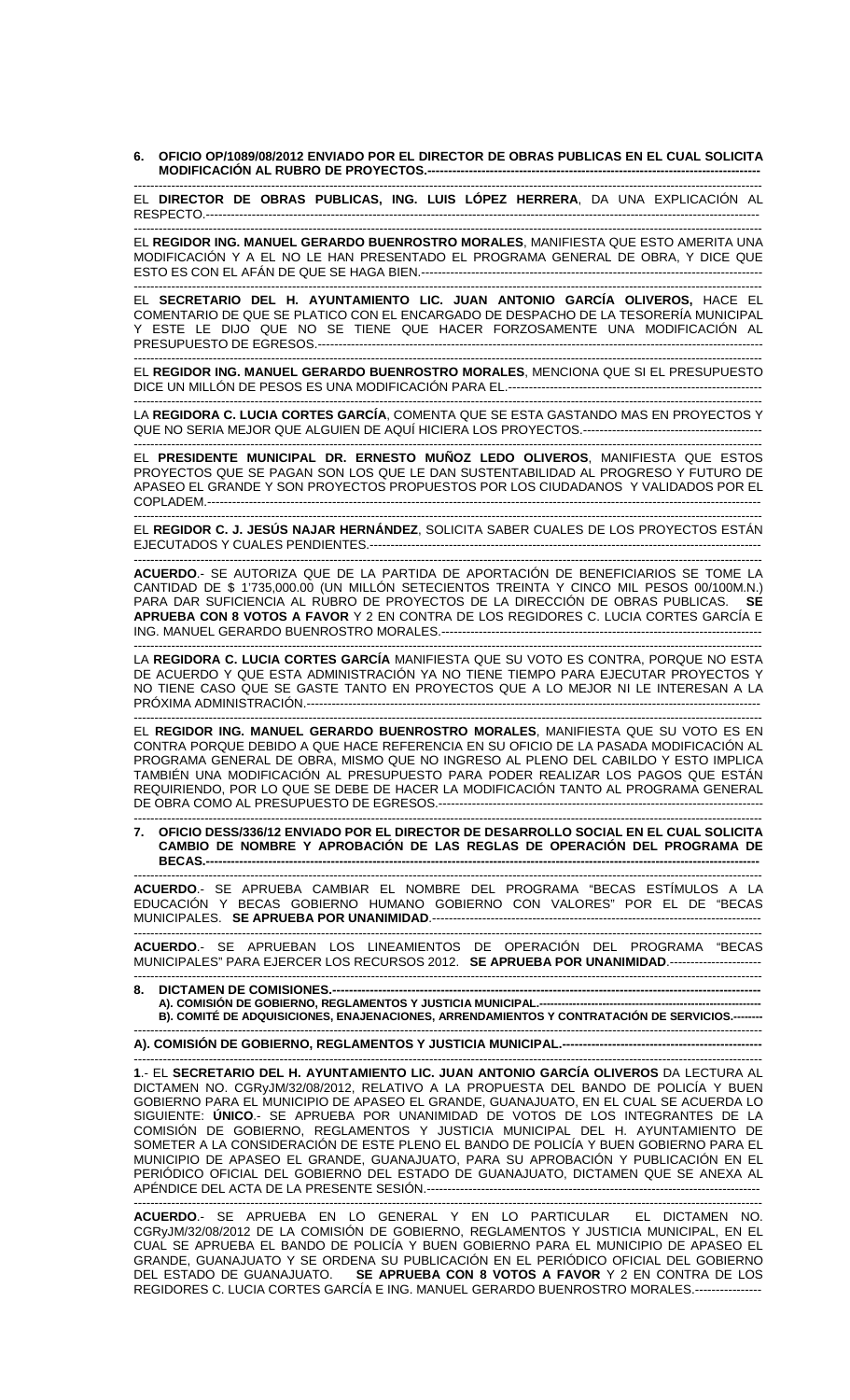------------------------------------------------------------------------------------------------------------------------------------------------------- LA **REGIDORA C. LUCIA CORTES GARCÍA**, MANIFIESTA QUE SU VOTO ES EN CONTRA PORQUE SE QUEDO EN AYUNTAMIENTO QUE LA IBAN A INVITAR Y NO LO HICIERON Y ADEMÁS SE QUEDO QUE LE IBAN A DAR COPIA DE LOS REGLAMENTOS Y NO SE LE DIERON.-----------------

------------------------------------------------------------------------------------------------------------------------------------------------------- EL **REGIDOR ING. MANUEL GERARDO BUENROSTRO MORALES**, MANIFIESTA QUE SU VOTO ES EN CONTRA PORQUE QUEDARON EN QUE SE IBA A INVITAR DE LA COMISIÓN DE REGLAMENTOS PARA HACER ANÁLISIS Y APORTACIÓN, LO CUAL NO SE CUMPLIÓ, ESTOS REGLAMENTOS DE ACUERDO CON EL CONTRATO QUE SE FIRMO CON EL ASESOR SE DEBIERON DE HABER ENTREGADO EN DICIEMBRE DE 2011, SE HUBIERA TENIDO TIEMPO PARA REVISARLOS CON CALMA Y NO PRESENTARLOS EN UNA SESIÓN Y VOTARLOS.---------------------------------------------------------------------------------

EL **REGIDOR C. EMILIO RAMOS ORTIZ**, HACE MENCIÓN DE QUE ESTA REUNIÓN DE LA COMISIÓN DE REGLAMENTOS SE AGENDA EN EL PIZARRÓN DE LA OFICINA DE REGIDORES.------------------------------------

-------------------------------------------------------------------------------------------------------------------------------------------------------

------------------------------------------------------------------------------------------------------------------------------------------------------- **2**.- EL **SECRETARIO DEL H. AYUNTAMIENTO LIC. JUAN ANTONIO GARCÍA OLIVEROS** DA LECTURA AL DICTAMEN NO. CGRyJM/39/08/2012, RELATIVO A LA PROPUESTA DEL REGLAMENTO DE ALCOHOLES, ESTABLECIMIENTOS MERCANTILES, DE SERVICIOS Y ESPECTÁCULOS PÚBLICOS PARA EL MUNICIPIO DE APASEO EL GRANDE, GUANAJUATO, EN EL CUAL SE ACUERDA LO SIGUIENTE: **ÚNICO.**- SE APRUEBA POR UNANIMIDAD DE VOTOS DE LOS INTEGRANTES DE LA COMISIÓN DE GOBIERNO, REGLAMENTOS Y JUSTICIA MUNICIPAL DEL H. AYUNTAMIENTO DE SOMETER A LA CONSIDERACIÓN DE ESTE PLENO EL REGLAMENTO DE ALCOHOLES, ESTABLECIMIENTOS MERCANTILES, DE SERVICIOS Y ESPECTÁCULOS PÚBLICOS PARA EL MUNICIPIO DE APASEO EL GRANDE, GUANAJUATO, PARA SU APROBACIÓN Y PUBLICACIÓN EN EL PERIÓDICO OFICIAL DEL GOBIERNO DEL ESTADO DE GUANAJUATO, DICTAMEN QUE SE ANEXA AL APÉNDICE DEL ACTA DE LA PRESENTE SESIÓN.--------------

------------------------------------------------------------------------------------------------------------------------------------------------------- **ACUERDO**.- SE APRUEBA EN LO GENERAL Y EN LO PARTICULAR EL DICTAMEN NO. CGRyJM/39/08/2012 DE LA COMISIÓN DE GOBIERNO, REGLAMENTOS Y JUSTICIA MUNICIPAL, EN EL CUAL SE APRUEBA EL REGLAMENTO DE ALCOHOLES, ESTABLECIMIENTOS MERCANTILES, DE SERVICIOS Y ESPECTÁCULOS PÚBLICOS PARA EL MUNICIPIO DE APASEO EL GRANDE, GUANAJUATO Y SE ORDENA SU PUBLICACIÓN EN EL PERIÓDICO OFICIAL DEL GOBIERNO DEL ESTADO DE GUANAJUATO. **SE APRUEBA CON 8 VOTOS A FAVOR** Y 2 EN CONTRA DE LOS REGIDORES C. LUCIA CORTES GARCÍA E ING. MANUEL GERARDO BUENROSTRO MORALES.------------------------------------------------

------------------------------------------------------------------------------------------------------------------------------------------------------- LA **REGIDORA C. LUCIA CORTES GARCÍA**, MANIFIESTA QUE SU VOTO ES EN CONTRA PORQUE SE QUEDO EN AYUNTAMIENTO QUE LA IBAN A INVITAR Y NO LO HICIERON Y ADEMÁS SE QUEDO QUE LE IBAN A DAR COPIA DE LOS REGLAMENTOS Y NO SE LE DIERON.---------------------------------------------------------

-------------------------------------------------------------------------------------------------------------------------------------------------------

EL **REGIDOR ING. MANUEL GERARDO BUENROSTRO MORALES**, MANIFIESTA QUE SU VOTO ES EN CONTRA PORQUE QUEDARON EN QUE SE IBA A INVITAR DE LA COMISIÓN DE REGLAMENTOS PARA HACER ANÁLISIS Y APORTACIÓN, LO CUAL NO SE CUMPLIÓ, ESTOS REGLAMENTOS DE ACUERDO CON EL CONTRATO QUE SE FIRMO CON EL ASESOR SE DEBIERON DE HABER ENTREGADO EN DICIEMBRE DE 2011, SE HUBIERA TENIDO TIEMPO PARA REVISARLOS CON CALMA Y NO PRESENTARLOS EN UNA SESIÓN Y VOTARLOS.---------------------------------------------------------------------------------

------------------------------------------------------------------------------------------------------------------------------------------------------- **3**.- EL **SECRETARIO DEL H. AYUNTAMIENTO LIC. JUAN ANTONIO GARCÍA OLIVEROS** DA LECTURA AL DICTAMEN NO. CGRyJM/40/08/2012, RELATIVO A LA PROPUESTA DEL REGLAMENTO DE CULTURA FÍSICA, DEPORTE Y ATENCIÓN A LA JUVENTUD, PARA EL MUNICIPIO DE APASEO EL GRANDE, GUANAJUATO, EN EL CUAL SE ACUERDA LO SIGUIENTE: **ÚNICO.**- SE APRUEBA POR UNANIMIDAD DE VOTOS DE LOS INTEGRANTES DE LA COMISIÓN DE GOBIERNO, REGLAMENTOS Y JUSTICIA MUNICIPAL DEL H. AYUNTAMIENTO DE SOMETER A LA CONSIDERACIÓN DE ESTE PLENO EL REGLAMENTO DE CULTURA FÍSICA, DEPORTE Y ATENCIÓN A LA JUVENTUD, PARA EL MUNICIPIO DE APASEO EL GRANDE, GUANAJUATO, PARA SU APROBACIÓN Y PUBLICACIÓN EN EL PERIÓDICO OFICIAL DEL GOBIERNO DEL ESTADO DE GUANAJUATO, DICTAMEN QUE SE ANEXA AL APÉNDICE DEL ACTA DE LA PRESENTE SESIÓN.--------------------------------------------------------------------------------------------------------------------------

------------------------------------------------------------------------------------------------------------------------------------------------------- **ACUERDO**.- SE APRUEBA EN LO GENERAL Y EN LO PARTICULAR EL DICTAMEN NO. CGRyJM/40/08/2012 DE LA COMISIÓN DE GOBIERNO, REGLAMENTOS Y JUSTICIA MUNICIPAL, EN EL CUAL SE APRUEBA EL REGLAMENTO DE CULTURA FÍSICA, DEPORTE Y ATENCIÓN A LA JUVENTUD, PARA EL MUNICIPIO DE APASEO EL GRANDE, GUANAJUATO Y SE ORDENA SU PUBLICACIÓN EN EL PERIÓDICO OFICIAL DEL GOBIERNO DEL ESTADO DE GUANAJUATO. **SE APRUEBA CON 8 VOTOS A FAVOR** Y 2 EN CONTRA DE LOS REGIDORES C. LUCIA CORTES GARCÍA E ING. MANUEL GERARDO BUENROSTRO MORALES.-----------------------------------------------------------------------------------------------------------------

LA **REGIDORA C. LUCIA CORTES GARCÍA**, MANIFIESTA QUE SU VOTO ES EN CONTRA PORQUE SE QUEDO EN AYUNTAMIENTO QUE LA IBAN A INVITAR Y NO LO HICIERON Y ADEMÁS SE QUEDO QUE LE IBAN A DAR COPIA DE LOS REGLAMENTOS Y NO SE LE DIERON.---------------------------------------------------------

-------------------------------------------------------------------------------------------------------------------------------------------------------

------------------------------------------------------------------------------------------------------------------------------------------------------- EL **REGIDOR ING. MANUEL GERARDO BUENROSTRO MORALES**, MANIFIESTA QUE SU VOTO ES EN CONTRA PORQUE QUEDARON EN QUE SE IBA A INVITAR DE LA COMISIÓN DE REGLAMENTOS PARA HACER ANÁLISIS Y APORTACIÓN, LO CUAL NO SE CUMPLIÓ, ESTOS REGLAMENTOS DE ACUERDO CON EL CONTRATO QUE SE FIRMO CON EL ASESOR SE DEBIERON DE HABER ENTREGADO EN DICIEMBRE DE 2011, SE HUBIERA TENIDO TIEMPO PARA REVISARLOS CON CALMA Y NO PRESENTARLOS EN UNA SESIÓN Y VOTARLOS.---------------------------------------------------------------------------------

------------------------------------------------------------------------------------------------------------------------------------------------------- **4**. EL **SECRETARIO DEL H. AYUNTAMIENTO LIC. JUAN ANTONIO GARCÍA OLIVEROS** DA LECTURA AL DICTAMEN NO. CGRyJM/41/08/2012, RELATIVO A LA PROPUESTA DEL REGLAMENTO DEL ENTORNO E IMAGEN URBANA PARA EL MUNICIPIO DE APASEO EL GRANDE, GUANAJUATO, EN EL CUAL SE ACUERDA LO SIGUIENTE: **ÚNICO**.- SE APRUEBA POR UNANIMIDAD DE VOTOS DE LOS INTEGRANTES DE LA COMISIÓN DE GOBIERNO, REGLAMENTOS Y JUSTICIA MUNICIPAL DEL H. AYUNTAMIENTO DE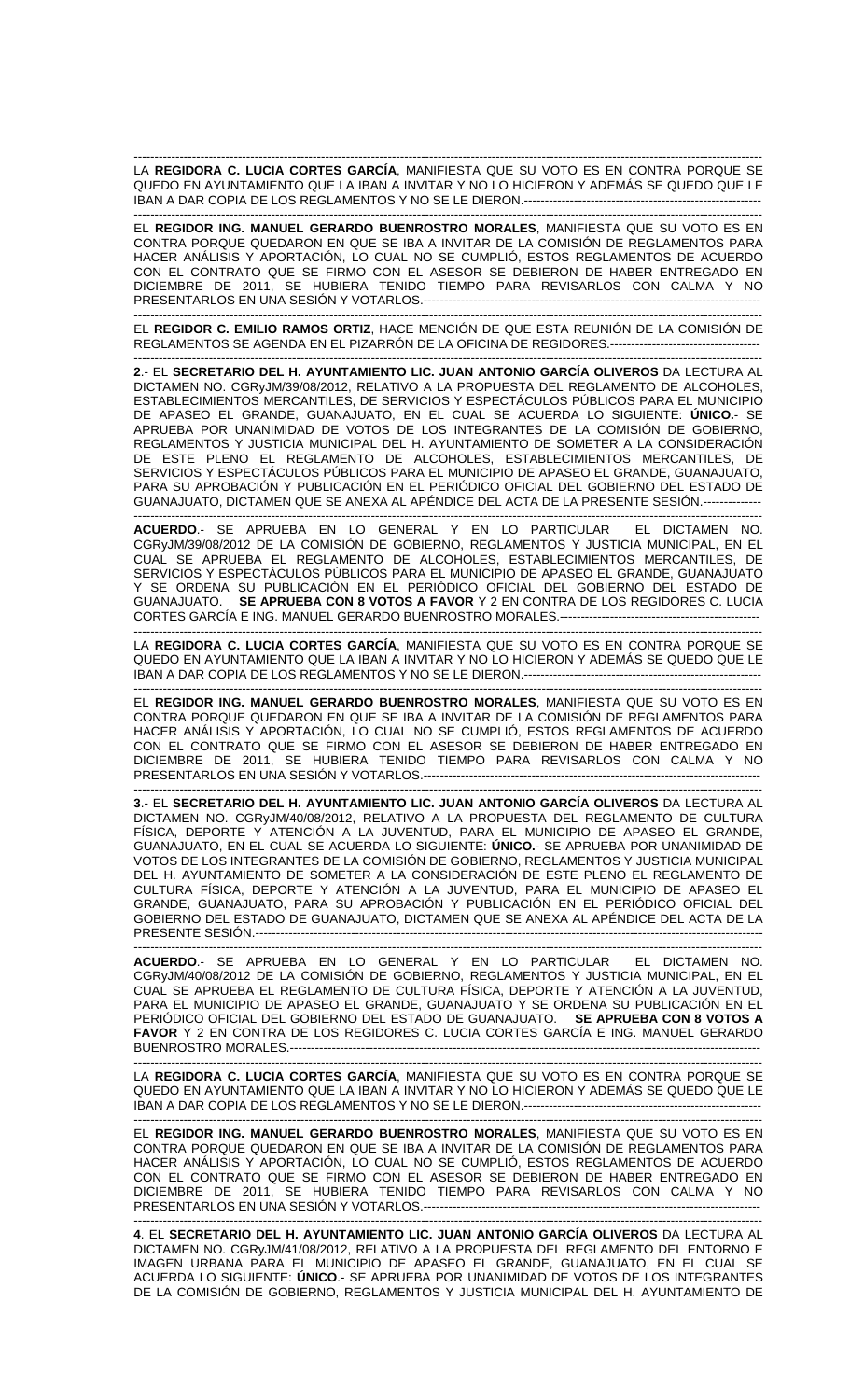SOMETER A LA CONSIDERACIÓN DE ESTE PLENO EL REGLAMENTO DEL ENTORNO E IMAGEN URBANA PARA EL MUNICIPIO DE APASEO EL GRANDE, GUANAJUATO, PARA SU APROBACIÓN Y PUBLICACIÓN EN EL PERIÓDICO OFICIAL DEL GOBIERNO DEL ESTADO DE GUANAJUATO, DICTAMEN QUE SE ANEXA AL APÉNDICE DEL ACTA DE LA PRESENTE SESIÓN.--------

------------------------------------------------------------------------------------------------------------------------------------------------------- **ACUERDO**.- SE APRUEBA EN LO GENERAL Y EN LO PARTICULAR EL DICTAMEN NO. CGRyJM/41/08/2012 DE LA COMISIÓN DE GOBIERNO, REGLAMENTOS Y JUSTICIA MUNICIPAL, EN EL CUAL SE APRUEBA EL REGLAMENTO DEL ENTORNO E IMAGEN URBANA PARA EL MUNICIPIO DE APASEO EL GRANDE, GUANAJUATO Y SE ORDENA SU PUBLICACIÓN EN EL PERIÓDICO OFICIAL DEL GOBIERNO DEL ESTADO DE GUANAJUATO. **SE APRUEBA CON 8 VOTOS A FAVOR** Y 2 EN CONTRA DE LOS REGIDORES C. LUCIA CORTES GARCÍA E ING. MANUEL GERARDO BUENROSTRO MORALES.---------

------------------------------------------------------------------------------------------------------------------------------------------------------- LA **REGIDORA C. LUCIA CORTES GARCÍA**, MANIFIESTA QUE SU VOTO ES EN CONTRA PORQUE SE QUEDO EN AYUNTAMIENTO QUE LA IBAN A INVITAR Y NO LO HICIERON Y ADEMÁS SE QUEDO QUE LE IBAN A DAR COPIA DE LOS REGLAMENTOS Y NO SE LE DIERON.----

------------------------------------------------------------------------------------------------------------------------------------------------------- EL **REGIDOR ING. MANUEL GERARDO BUENROSTRO MORALES**, MANIFIESTA QUE SU VOTO ES EN CONTRA PORQUE QUEDARON EN QUE SE IBA A INVITAR DE LA COMISIÓN DE REGLAMENTOS PARA HACER ANÁLISIS Y APORTACIÓN, LO CUAL NO SE CUMPLIÓ, ESTOS REGLAMENTOS DE ACUERDO CON EL CONTRATO QUE SE FIRMO CON EL ASESOR SE DEBIERON DE HABER ENTREGADO EN DICIEMBRE DE 2011, SE HUBIERA TENIDO TIEMPO PARA REVISARLOS CON CALMA Y NO PRESENTARLOS EN UNA SESIÓN Y VOTARLOS.---------------------------------------------------------------------------------

------------------------------------------------------------------------------------------------------------------------------------------------------- **5**.- EL **SECRETARIO DEL H. AYUNTAMIENTO LIC. JUAN ANTONIO GARCÍA OLIVEROS** DA LECTURA AL DICTAMEN NO. CGRyJM/42/08/2012, RELATIVO A LA PROPUESTA DEL REGLAMENTO DE CONSTRUCCIÓN Y CONSERVACIÓN DEL CENTRO HISTÓRICO DEL MUNICIPIO DE APASEO EL GRANDE, GUANAJUATO, EN EL CUAL SE ACUERDA LO SIGUIENTE: **ÚNICO**.- SE APRUEBA POR UNANIMIDAD DE VOTOS DE LOS INTEGRANTES DE LA COMISIÓN DE GOBIERNO, REGLAMENTOS Y JUSTICIA MUNICIPAL DEL H. AYUNTAMIENTO DE SOMETER A LA CONSIDERACIÓN DE ESTE PLENO EL REGLAMENTO DE CONSTRUCCIÓN Y CONSERVACIÓN DEL CENTRO HISTÓRICO DEL MUNICIPIO DE APASEO EL GRANDE, GUANAJUATO, PARA SU APROBACIÓN Y PUBLICACIÓN EN EL PERIÓDICO OFICIAL DEL GOBIERNO DEL ESTADO DE GUANAJUATO, DICTAMEN QUE SE ANEXA AL APÉNDICE DEL ACTA DE LA PRESENTE SESIÓN.-------------------------------------------------------------------------------------------------------------------------------------------

------------------------------------------------------------------------------------------------------------------------------------------------------- **ACUERDO**.- SE APRUEBA EN LO GENERAL Y EN LO PARTICULAR EL DICTAMEN NO. CGRyJM/42/08/2012 DE LA COMISIÓN DE GOBIERNO, REGLAMENTOS Y JUSTICIA MUNICIPAL, EN EL CUAL SE APRUEBA EL REGLAMENTO DE CONSTRUCCIÓN Y CONSERVACIÓN DEL CENTRO HISTÓRICO DEL MUNICIPIO DE APASEO EL GRANDE, GUANAJUATO Y SE ORDENA SU PUBLICACIÓN EN EL PERIÓDICO OFICIAL DEL GOBIERNO DEL ESTADO DE GUANAJUATO. **SE APRUEBA CON 8 VOTOS A FAVOR** Y 2 EN CONTRA DE LOS REGIDORES C. LUCIA CORTES GARCÍA E ING. MANUEL GERARDO BUENROSTRO MORALES.-------------------

------------------------------------------------------------------------------------------------------------------------------------------------------- LA **REGIDORA C. LUCIA CORTES GARCÍA**, MANIFIESTA QUE SU VOTO ES EN CONTRA PORQUE SE QUEDO EN AYUNTAMIENTO QUE LA IBAN A INVITAR Y NO LO HICIERON Y ADEMÁS SE QUEDO QUE LE IBAN A DAR COPIA DE LOS REGLAMENTOS Y NO SE LE DIERON.-------------

------------------------------------------------------------------------------------------------------------------------------------------------------- EL **REGIDOR ING. MANUEL GERARDO BUENROSTRO MORALES**, MANIFIESTA QUE SU VOTO ES EN CONTRA PORQUE QUEDARON EN QUE SE IBA A INVITAR DE LA COMISIÓN DE REGLAMENTOS PARA HACER ANÁLISIS Y APORTACIÓN, LO CUAL NO SE CUMPLIÓ, ESTOS REGLAMENTOS DE ACUERDO CON EL CONTRATO QUE SE FIRMO CON EL ASESOR SE DEBIERON DE HABER ENTREGADO EN DICIEMBRE DE 2011, SE HUBIERA TENIDO TIEMPO PARA REVISARLOS CON CALMA Y NO PRESENTARLOS EN UNA SESIÓN Y VOTARLOS Y ADEMÁS FALTA MOTIVACIÓN Y FUNDAMENTACIÓN PARA LOS REGLAMENTOS EN COMENTO.---

------------------------------------------------------------------------------------------------------------------------------------------------------- **B). COMITÉ DE ADQUISICIONES, ENAJENACIONES, ARRENDAMIENTOS Y CONTRATACIÓN DE SERVICIOS.--------------------------------------------------------------------------------------------------------------------------------------** 

------------------------------------------------------------------------------------------------------------------------------------------------------- **1**.- EL **SECRETARIO DEL H. AYUNTAMIENTO LIC. JUAN ANTONIO GARCÍA OLIVEROS**, DA LECTURA AL ACTA NO. 53ª DE FECHA 30 DE AGOSTO DE 2012, DEL COMITÉ DE ADQUISICIONES, ENAJENACIONES, ARRENDAMIENTOS Y CONTRATACIÓN DE SERVICIOS DEL MUNICIPIO DE APASEO EL GRANDE, GTO., EN LAS CUALES SE APROBARON LOS SIGUIENTES ACUERDOS: **53.I** ANALIZADAS Y DISCUTIDAS LAS COTIZACIONES PRESENTADAS, ÉSTE COMITÉ APRUEBA POR MAYORÍA DE LOS PRESENTES AUTORIZAR A LA DIRECCIÓN DE OBRAS PÚBLICAS A ADQUIRIR CON EL PROVEEDOR **JESÚS PÉREZ CERVANTES** LO SIGUIENTE: 804.12 M3 DE TEPETATE PARA LA CALLE 1, CON UN COSTO DE \$ 62,190.65 (SESENTA Y DOS MIL CIENTO NOVENTA PESOS 65/100 MN) MAS 16% DE IVA \$ 9,950.50 (NUEVE MIL NOVECIENTOS CINCUENTA PESOS 50/100 MN) DANDO UN TOTAL DE \$ 72,141.15 (SETENTA Y DOS MIL CIENTO CUARENTA Y UN PESOS 15/100 MN), 998.72 M3 DE TEPETATE PARA LA CALLE 2 CON UN COSTO DE \$ 77,241.00 (SETENTA Y SIETE MIL DOSCIENTOS CUARENTA Y UN PESOS 00/100 MN) MAS 16% DE IVA \$ 12,358.56 (DOCE MIL TRESCIENTOS CINCUENTA Y OCHO PESOS 56/100 MN) DANDO UN TOTAL DE \$ 89,599.56 (OCHENTA Y NUEVE MIL QUINIENTOS NOVENTA Y NUEVE PESOS 56/100 MN) Y 139.38 M3 DE TEPETATE PARA LA CALLE 6 CON UN COSTO DE \$ 10,779.65 (DIEZ MIL SETECIENTOS SETENTA Y NUEVE PESOS 65/100 MN) MAS 16% DE IVA \$ 1,724.74 (MIL SETECIENTOS VEINTICUATRO PESOS 74/100 MN) DANDO UN TOTAL DE \$ 12,504.39 (DOCE MIL QUINIENTOS CUATRO PESOS 39/100 MN) **DANDO UN TOTAL DE LA COMPRA DE \$ 174,245.10 (CIENTO SETENTA Y CUATRO MIL DOSCIENTOS CUARENTA Y CINCO PESOS 10/100 MN).** PARA CUBRIR EL PAGO DE ESTA ADQUISICIÓN SE TOMARÁ DE LA CUENTA RAMO XXXIII, FONDO I 2012, PARTIDA 1.2.3.5.4.6141 DENOMINADA SE URBANIZACIÓN MUNICIPAL, ACTA QUE SE ANEXA AL APÉNDICE DE LA PRESENTE SESIÓN.------------------------------------------------------------------------------------------------------------------------------------------- -------------------------------------------------------------------------------------------------------------------------------------------------------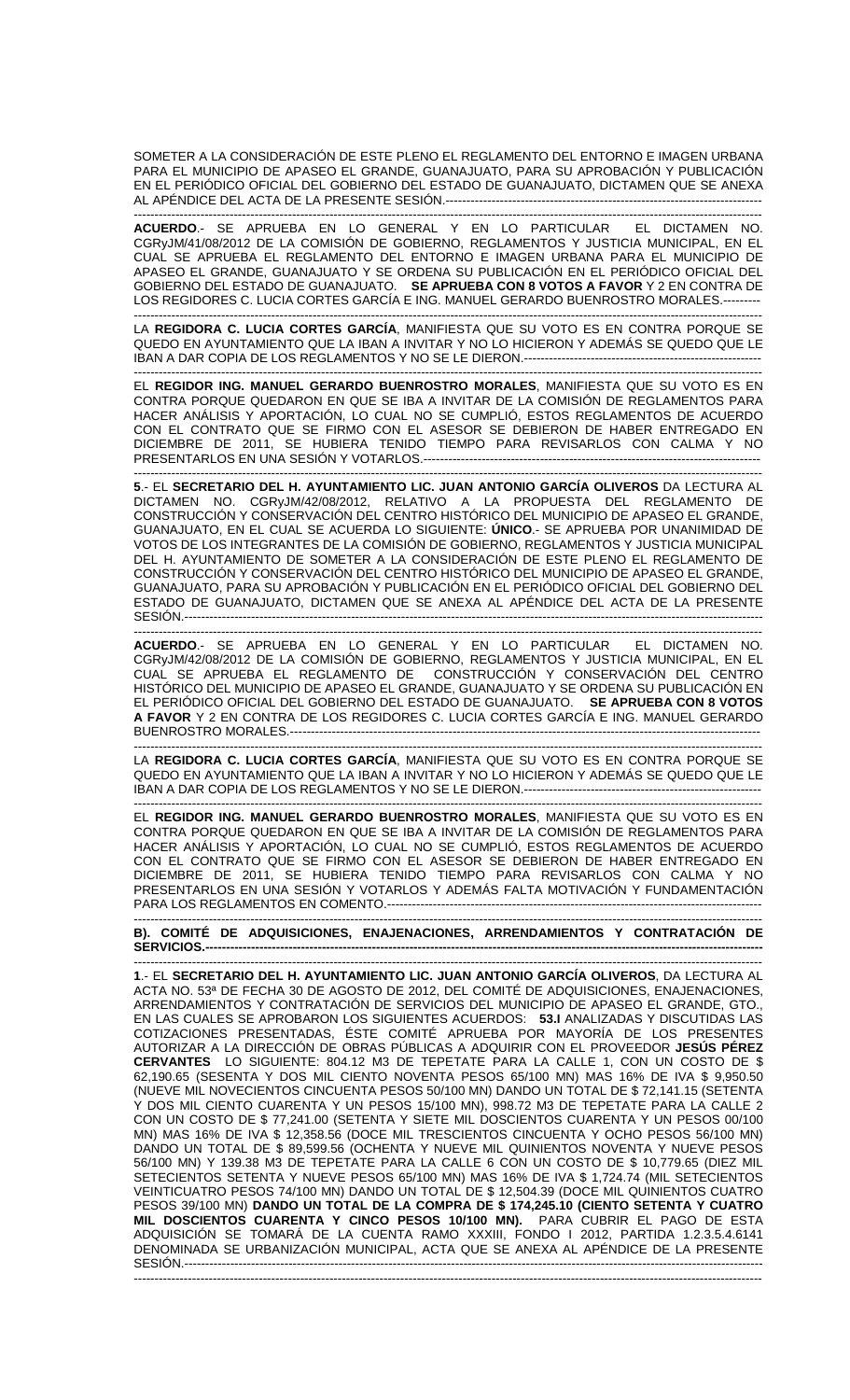**ACUERDO**.- SE APRUEBAN LOS ACUERDOS TOMADOS EN EL ACTA NO 53ª DE FECHA 30 DE AGOSTO DE 2012, DEL COMITÉ DE ADQUISICIONES, ENAJENACIONES, ARRENDAMIENTOS Y CONTRATACIÓN DE SERVICIOS DEL MUNICIPIO DE APASEO EL GRANDE, GTO. **SE APRUEBA CON 9 VOTOS A** FAVOR Y 1 EN CONTRA DE LA REGIDORA C. LUCIA CORTES GARCÍA.--------

------------------------------------------------------------------------------------------------------------------------------------------------------- LA **REGIDORA C. LUCIA CORTES GARCÍA**, MANIFIESTA QUE SU VOTO ES EN CONTRA PORQUE NINGUNA DE LAS COTIZACIONES NO ESPECIFICABA LA CONSISTENCIA NI LA CALIDAD DEL TEPETATE Y SE LE HACE UN GASTO INÚTIL ECHARLE TEPETATE SI NO SE VA ALCANZAR A HACER, Y DICE QUE SERIA MEJOR QUE LA NUEVA ADMINISTRACIÓN HICIERA LA OBRA PARA QUE QUEDARA PAVIMENTADA.--------------------------------------------------------------------------------------------------------------------------------

------------------------------------------------------------------------------------------------------------------------------------------------------- **9. ASUNTOS GENERALES.--------------------------------------------------------------------------------------------------------------** 

------------------------------------------------------------------------------------------------------------------------------------------------------- **I.- INTERVENCIÓN DEL SECRETARIO DEL H. AYUNTAMIENTO LIC. JUAN ANTONIO GARCÍA OLIVEROS.-** 

------------------------------------------------------------------------------------------------------------------------------------------------------- **A)**. OFICIO NO. DDU/926/08/12 FIRMADO POR EL DIRECTOR DE DESARROLLO URBANO EN EL CUAL PRESENTA PROYECTO DE DICTAMEN PARA AUTORIZAR LICENCIA DE USO DE SUELO PARA EXPLOTACIÓN DE UN BANCO DE MATERIALES PÉTREOS EN EL PREDIO CONOCIDO COMO "FRACCIÓN NUMERO 6-B DE LA HACIENDA EL PEÑÓN".----------------------------------------------------------------------------------------

------------------------------------------------------------------------------------------------------------------------------------------------------- **ACUERDO**.- SE APRUEBA EL PROYECTO DE DICTAMEN EMITIDO POR LA DIRECCIÓN DE DESARROLLO URBANO, PARA AUTORIZAR LICENCIA DE FACTIBILIDAD DE USO DE SUELO PARA LA EXPLOTACIÓN DE UN BANCO DE MATERIALES PÉTREOS PARA LA FRACCIÓN SURESTE DE 4-00-00 HAS. UBICADAS EN EL PREDIO CONOCIDO COMO "FRACCIÓN NUMERO 6-B DE LA HACIENDA EL PEÑÓN. **SE APRUEBA POR UNANIMIDAD**.-----------------------------------------------------------------------------------------------------------------------------------

------------------------------------------------------------------------------------------------------------------------------------------------------- **B).** OFICIO NO. DDU/927/08/12 FIRMADO POR EL DIRECTOR DE DESARROLLO URBANO EN EL CUAL PRESENTA PROYECTO DE DICTAMEN PARA AUTORIZAR LICENCIA DE FACTIBILIDAD DE USO DE SUELO PARA EXPLOTACIÓN DE UN BANCO DE MATERIALES PÉTREOS EN EL PREDIO CONOCIDO COMO "PARCELA NO. 259 Z-2 P2/2 DEL EJIDO EL JOCOQUI".----------------------------------------------------------------

------------------------------------------------------------------------------------------------------------------------------------------------------- **ACUERDO**.- SE APRUEBA EL PROYECTO DE DICTAMEN EMITIDO POR LA DIRECCIÓN DE DESARROLLO URBANO, PARA AUTORIZAR LICENCIA DE FACTIBILIDAD DE USO DE SUELO PARA LA EXPLOTACIÓN DE UN BANCO DE MATERIALES PÉTREOS PARA UNA FRACCIÓN DE 1-00-00 HA. UBICADA EN EL PREDIO CONOCIDO COMO "PARCELA NO. 259 1-2 P2/2 DEL EJIDO EL JOCOQUI". **SE APRUEBA POR UNANIMIDAD.---------**

**C)**. SOLICITUD DE AUTORIZACIÓN PARA MODULO DIGITAL EN LA BIBLIOTECA "HÉCTOR MENDOZA FRANCO" DE SAN PEDRO TENANGO, POR PARTE DEL DIRECTOR DE LA CASA DE LA CULTURA "POETA ANTONIO PLAZA".-----------------------------------------------------------------------------------------------------------------------------

-------------------------------------------------------------------------------------------------------------------------------------------------------

------------------------------------------------------------------------------------------------------------------------------------------------------- **ACUERDO**.- SE APRUEBA LA PROPUESTA DE LA DIRECCIÓN GENERAL DE BIBLIOTECAS DEL CONSEJO NACIONAL PARA LA CULTURA Y LAS ARTES, EN ADELANTE **"EL CONSEJO"** EN LA QUE SE PROPONE AL **H. AYUNTAMIENTO** LA INSTALACIÓN DE SERVICIOS DIGITALES EN LAS BIBLIOTECAS PUBLICAS DEL MUNICIPIO, EXPONIENDO QUE EN RELACIÓN CON LAS CONDICIONES QUE MEDIARAN PARA LA IMPLANTACIÓN DE LA QUINTA FASE DEL PROGRAMA DE ACCESO A SERVICIOS DIGITALES EN BIBLIOTECAS PUBLICAS EN ADELANTE **"EL PROGRAMA"** SE BENEFICIARA A LA BIBLIOTECA DE "HÉCTOR MENDOZA FRANCO", UBICADA EN LA COMUNIDAD DE SAN PEDRO TENANGO, MUNICIPIO DE APASEO EL GRANDE, GTO. LA DIRECCIÓN GENERAL DE BIBLIOTECAS DE "EL CONSEJO" A TRAVÉS DEL FONDO NACIONAL PARA LA CULTURA Y LAS ARTES, DE CONFORMIDAD CON LO ESTABLECIDO EN LA SEGUNDA CLAUSULA, INCISO G, DEL ACUERDO ESPECIFICO DE EJECUCIÓN SUSCRITO ENTRE **"EL CONSEJO"** Y GOBIERNO DEL ESTADO DE **GUANAJUATO** PARA LA IMPLEMENTACIÓN DE LA QUINTA FASE DEL PROGRAMA DE ACCESO A SERVICIOS DIGITALES EN BIBLIOTECAS PUBLICAS, PROVEERÁ EL EQUIPAMIENTO DE LOS MÓDULOS DE COMPUTO EN LAS BIBLIOTECAS PUBLICAS ACORDADAS PREVIAMENTE CON **"EL ESTADO"** Y EL AYUNTAMIENTO, SIEMPRE Y CUANDO LAS BIBLIOTECAS PUBLICAS ACORDADAS CUENTEN CON EL ESPACIO SUFICIENTE Y ADECUADO PARA LA INSTALACIÓN DEL EQUIPO DE COMPUTO QUE BRINDARA EL SERVICIO DE INTERNET GRATUITO Y QUE EL EQUIPO DE COMPUTO QUEDE AFECTADO PARA USO EXCLUSIVO DE LA(S) BIBLIOTECA(S) PUBLICA(S) SIGUIENTES: **BIBLIOTECA PUBLICA MUNICIPAL "HÉCTOR MENDOZA FRANCO", UBICADA EN LA COMUNIDAD DE SAN PEDRO TENANGO, EN LA COLONIA LAS PALOMAS, EN LA CALLE PALOMAS NO. 102, MUNICIPIO DE APASEO EL GRANDE, GTO.** A CONTINUACIÓN COMO PUNTO REFERENTE DE LAS CONDICIONES QUE MEDIARAN PARA LA IMPLANTACIÓN DE LA QUINTA FASE DE **"EL PROGRAMA"** QUE BENEFICIARA A LAS BIBLIOTECAS PUBLICAS MUNICIPALES ENLISTADAS EN EL PRIMER PÁRRAFO DE ESTA ACTA, SE EMITE EL SIGUIENTE ACUERDO: EL **H. AYUNTAMIENTO**, CON SUS PROPIOS RECURSOS PRESUPUESTALES SE COMPROMETE A MANTENER EN OPERACIÓN LA(S) BIBLIOTECA(S) PUBLICA(S) RELACIONADA(S) EN EL PRIMER PÁRRAFO DE ESTA ACTA, COMPROMETIÉNDOSE ASÍ MISMO A CUMPLIMENTAR LOS REQUERIMIENTOS Y ESPECIFICACIONES PARA PARTICIPAR EN LA QUINTA FASE DE EQUIPAMIENTO DE **"EL PROGRAMA"**, QUE A CONTINUACIÓN SE TRANSCRIBEN: **PRIMERO.** ACONDICIONAR ANTES DE LA FECHA PREVISTA PARA LA INSTALACIÓN DE LOS MÓDULOS DE SERVICIOS DIGITALES, LOS LOCALES E INSTALACIONES DE LAS BIBLIOTECAS PUBLICAS SELECCIONADAS, DE ACUERDO CON LOS REQUERIMIENTOS ESPECIFICADOS POR **"EL PROGRAMA"**, ASÍ COMO DARLES MANTENIMIENTO CUANDO SE REQUIERA LOS LOCALES DEBERÁN CONTAR CON ESPACIO SUFICIENTE Y ADECUADO IMPERMEABILIZACIÓN, SEGURIDAD EN PUERTAS Y VENTANAS, MOBILIARIO Y PERSONAL, ASÍ COMO INSTALACIÓN ELÉCTRICA DEDICADA Y CON TIERRA FÍSICA PARA LA ADECUADA INSTALACIÓN DE LOS MÓDULOS DE SERVICIOS DIGITALES Y LA CONECTIVIDAD CON LA QUE SE BRINDARAN LOS SERVICIOS DE INTERNET GRATUITO. **SEGUNDO**. GARANTIZAR LA ADMINISTRACIÓN PERMANENTE DE LOS SERVICIOS DIGITALES EN LOS MÓDULOS DE CÓMPUTO. **TERCERO**. GARANTIZAR QUE EL USO DEL EQUIPO DE COMPUTO SEA DE ACCESO LIBRE Y GRATUITO PARA EL PUBLICO EN GENERAL, SIN DISTINCIONES DE NINGÚN TIPO Y QUE EL SERVICIO SE REALICE DENTRO DE LAS INSTALACIONES DE LAS BIBLIOTECAS PUBLICAS SELECCIONADAS. **CUARTO**.